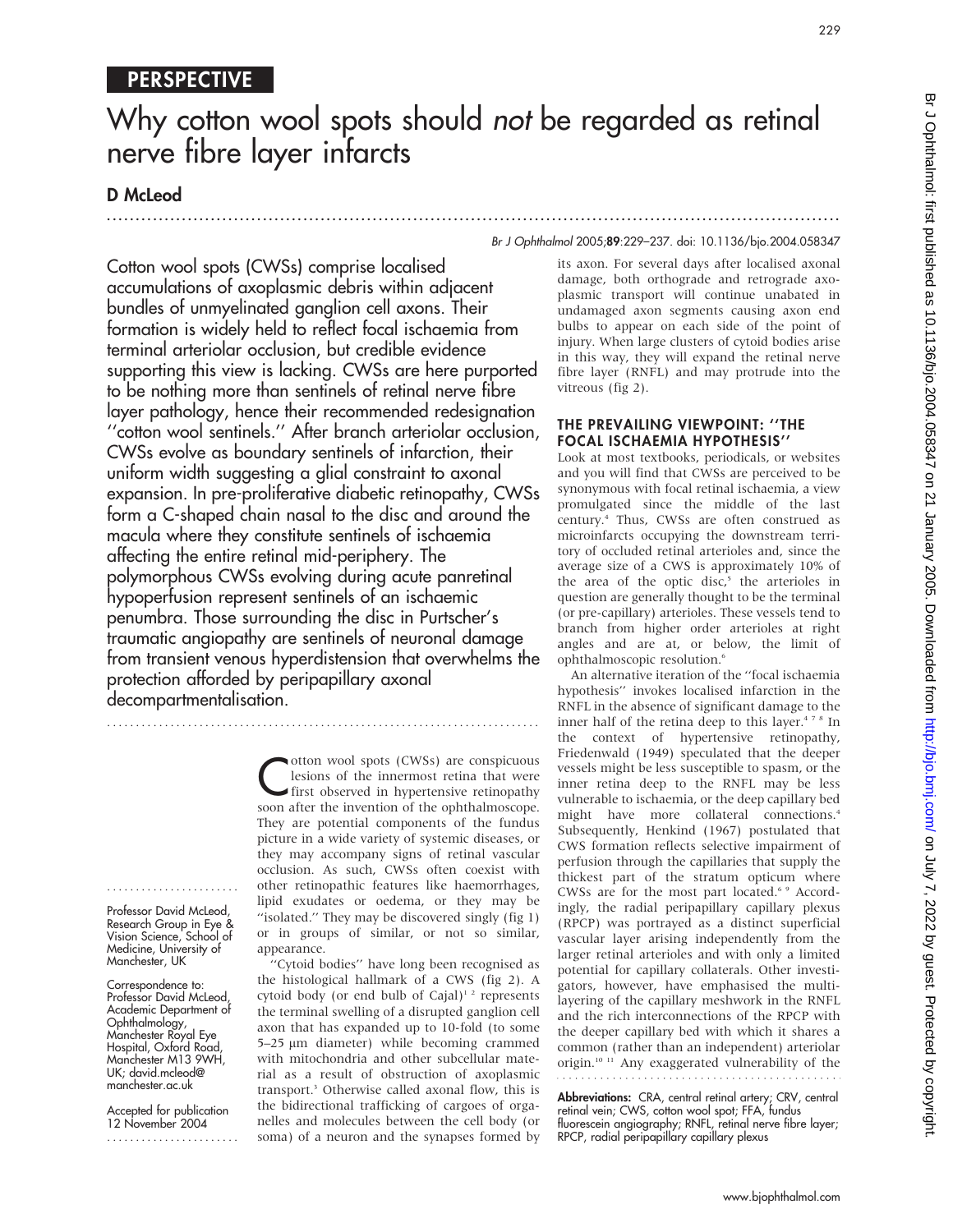axoplasmic transport, thus generating a CWS (fig 3). Put another way, terminal axonal swellings (which constitute a CWS) derive from terminal retinal arteriolar occlusion. But do they? Although evidence has been adduced from a variety of sources to reinforce the intuitive appeal of the focal ischaemia hypothesis, a pervasive illusion of certainty about the mechanism of CWS formation has arguably clouded the interpretation of much of these data.

#### Clinical observations

Fundus fluorescein angiography (FFA) appears to strengthen the case for equating CWSs with focal retinal ischaemia by revealing patches of hypofluorescence corresponding to each white lesion. This is often taken to indicate that capillary flow within the affected area of inner retina has terminated as a result of a microvascular occlusion. Because of its colour and reflectance, however, a CWS in the RNFL will mask the fluorescence in the underlying tissues (fig 1), $13$  so the apparent dye filling defect is, at least in part, consequential

demonstrated.)



after the ischaemic nerve injury  $(\rightarrow)$ , orthograde;  $\leftarrow$ , retrograde). The same convention has been adopted in figures 7, 9, and 12.

Figure 2 Cytoid bodies in the human retina. Heavy laser photocoagulation has resulted in axotomy in the retinal nerve fibre layer (RNFL) and, several days later, grossly distended axon end bulbs as demonstrated by silver staining of a flat retinal preparation (above) and in light microscopic section at right angles to the course of the axons (below). The axon bundles are contained within meridional compartments whose lateral walls comprise linear arrays of Muller cell processes (arrows). The cytoid bodies protrude into the vitreous cavity as they become packed into the compartments between the glial partitions.  $a =$  cross section of a medium sized arteriole indenting the RNFL from below. (Courtesy of Professor John Marshall.) Note: The axon end bulbs have evolved on the disc-side aspect of the laser burns in these two examples and reflect obstructed retrograde axonal flow. The obverse (soma-side) aspect of the pathology has not been illustrated here.

Figure 1 Retinal cotton wool spot. The unusually large white lesion (left) appears to be ''isolated'' at first glance. It masks the fluorescence of the underlying choroid on fundus fluorescein angiography (right), as well as showing venular dye leakage. (As explained later, this CWS is a ''boundary sentinel'' of parapapillary infarction of one disc area following occlusion of an arteriole an order higher than a terminal arteriole arising near the origin of the main inferior branch of the central retinal artery. Orthograde transport blockade is

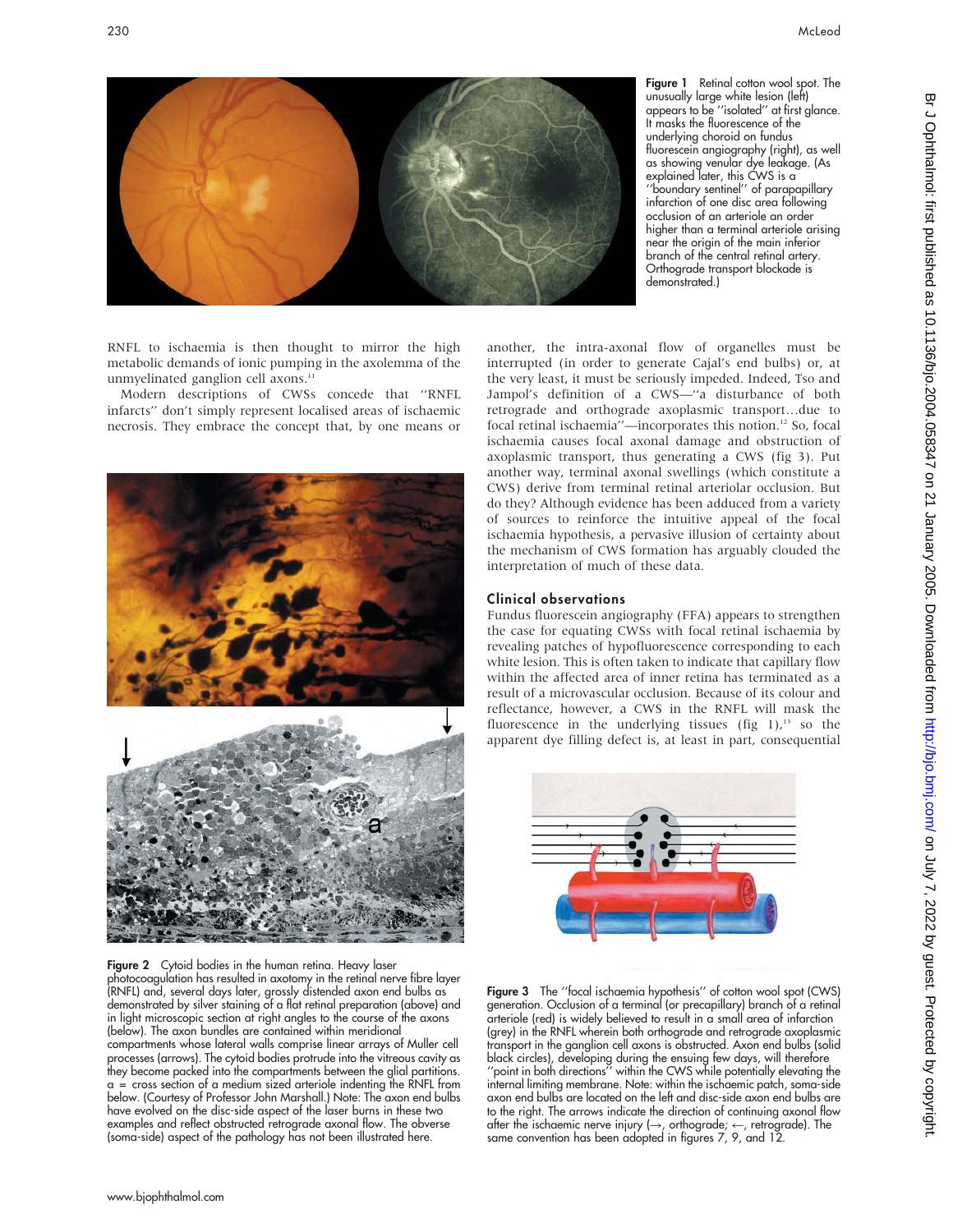upon and not causally related to CWS formation. Furthermore, the area occupied by a CWS doesn't necessarily reflect the size of the occluded blood vessel(s) and the corresponding area of capillary non-perfusion. In diabetic retinopathy, for example, CWSs usually occupy only a fraction of the area of hypofluorescence.<sup>14 15</sup>

#### Human histopathological studies

In malignant hypertension, Friedenwald (1949) reported that collections of cytoid bodies are often to be found ''between the terminal bifurcation of a terminal arteriole'' (a location that he thought was in keeping with retinal microinfarction), <sup>4</sup> while Ashton and Harry (1963) noted that the small arterioles and associated capillaries in the locality of CWSs sometimes stain for lipid (which is also a major biochemical constituent of the cytoid bodies themselves).<sup>2</sup> However, fixed luminal narrowings or obstructions in these arterioles weren't a notable feature of flat mounts of the retina in hypertension.<sup>2 4 16–18</sup> Indeed, in no retinopathy has there been convincing histopathological corroboration of focal ischaemia whereby CWSs have been shown to be coterminous with the territories supplied by demonstrably occluded precapillary arterioles.

On the contrary, Ashton postulated that, because the patches of capillary closure that co-locate with CWSs in hypertensive retinopathy bear no relation to the territories of individual retinal vessels, these localised areas of nonperfusion could just as well be a consequence, rather than the cause, of the massive axonal expansion.<sup>2 16 17</sup> Clearly, the neuronal swelling must be constrained to some extent by Muller's radial glia whose basal processes align to form meridional septa that fasciculate the ganglion cell axons (fig 2).19–21 Elevation of the local tissue pressure and secondary capillary closure might then be regarded in a similar light to a ''compartment syndrome,'' and a vicious cycle can also be envisaged whereby, once initiated, axon end bulbs packing within a fascicle might beget more end bulbs.

A further standard of proof has thus far failed to be satisfied. The focal ischaemia hypothesis requires that both orthograde and retrograde axonal transport are obstructed within each lesion, so a CWS should comprise collections of both soma-side and disc-side axon end bulbs (fig 3). Silver staining picks out (and thereby highlights the continuity of) a small proportion of the nerve fibres in flat retinal preparations (fig 2), and would be an effective method of demonstrating this co-localisation. To date, however, axon terminals ''pointing in both directions'' within a CWS haven't been reported using this technique.<sup>22</sup> <sup>23</sup>

#### Experimental retinal vasculopathies

Embolisation of the inner retinal circulation is often cited as providing compelling experimental evidence that CWSs derive from focal ischaemia, but this isn't borne out by the facts. Terminal arterioles are not ''end arterioles'' because the retinal capillary net has multiple precapillary arteriolar inputs.<sup>6 24</sup> It is therefore unsurprising that ischaemic damage failed to ensue in the dog retina following embolic occlusion of individual terminal arterioles using latex microspheres of between 7  $\mu$ m and 14  $\mu$ m diameter.<sup>25</sup> For terminal arteriolar occlusion to give rise to microinfarction, the collateral circulation would have to be deficient owing to the inherently limited anatomical connections of the capillaries (as might obtain in the RPCP according to Henkind), $69$  or to simultaneous perturbation of capillary perfusion in adjacent metarterioles (say from multiple embolisation), $25\frac{26}{3}$  or to a background of generalised hypoperfusion (say from systemic hypotension or vasoconstriction) upon which a local occlusion was superimposed.<sup>8</sup>

Ashton and colleagues (1966) embolised the pig microcirculation with larger glass microspheres (of 15-40  $\mu$ m diameter) and observed localised areas of pallor in the downstream territories of occluded vessels within an hour.<sup>26</sup> The translucency of the ischaemic patches then increased over the following 2–3 days before retinal transparency was restored a few days thereafter. The lesions were interpreted as being CWSs, but the self fulfilling prophesy—that, because CWSs (as seen clinically) are microinfarcts, then the retinal infarcts (induced experimentally by microembolisation) must be CWSs—was incorrect. The occluded arterioles were generally of a size at least an order higher than terminal arterioles. Moreover, the predominant inner retinal pathology was oncosis, a mode of cell death characterised morphologically by diffuse swelling of the neurons and their organelles and signifying a catastrophic loss of cellular homeostasis through failure of ionic pumping in the plasma membranes.<sup>27</sup> Organelle accumulation within expanded axons in the RNFL was restricted to zones at the margins of the inner retinal infarcts.26

Equivalent ischaemic patches were subsequently induced by laser end arteriolar occlusion and afforded the opportunity to secure unequivocal proof of obstructed orthograde or retrograde axoplasmic transport along ischaemic boundaries crossed by ganglion cell axons.<sup>3</sup> These experiments also showed that vitreous oxygenation can spare from oncosis and axoplasmic hold-up those axons that are located within the innermost reaches of the RNFL. The ischaemic lesions thus comprised inner retinal infarcts ''bracketed'' by collections of soma-side and disc-side axon end bulbs respectively. Unfortunately, however, the RNFL of the pig retina is so thin that these border zones of accumulated axoplasm couldn't be differentiated ophthalmoscopically from the intervening area of translucent oncotic infarction (fig 4), whence the misapprehension had arisen 10 years earlier as to the nature of the ischaemic patches induced by embolisation.

CWSs of various shapes and sizes develop in the posterior retina of primates with experimental renovascular hypertension.<sup>28-30</sup> They have been attributed to occlusive sequelae of autoregulatory vasoconstriction in superficial arterioles of varying diameters, ostensibly to protect the RPCP against hyperperfusion. Focal hypofluorescence on FFA was thought to provide strong supplementary evidence for the focal ischaemia hypothesis of CWS generation, this despite an acknowledgement of axoplasmic masking.<sup>29 30</sup> Furthermore, while ultrastructural examination confirmed that the white lesions were indeed collections of cytoid bodies, no information was forthcoming as to the direction(s) in which the axon end bulbs were pointing.<sup>18 28</sup>

#### A DIFFERENT VIEWPOINT: COTTON WOOL SPOTS AS ''SENTINEL'' LESIONS

The continuing viability of (and axoplasmic transport within) axon segments contiguous with the site of axonal interruption determines the build up of organelles within a cytoid body.3 31 By shifting one's focus to the dynamic pathology of axonal flow obstruction, a variety of mechanisms can be revealed whereby disturbed neurovascular inter-relations in the RNFL will result in CWS formation.

#### Cotton wool spots as boundary sentinels of inner retinal ischaemia

After acute occlusion of a branch retinal end arteriole (which, by definition, exclusively supplies a circumscribed area of inner retina), one or more opaque lesions will evolve in the RNLF at the margin of grey inner retinal oncosis that marks the territory of the occluded vessel in such patients (figs 5, 6). These lesions result from obstruction of either orthograde or retrograde axoplasmic transport,<sup>3 31-34</sup> and gaps will be seen where no ganglion cell axons cross the ischaemic boundary. This might be where the axons run parallel to the boundary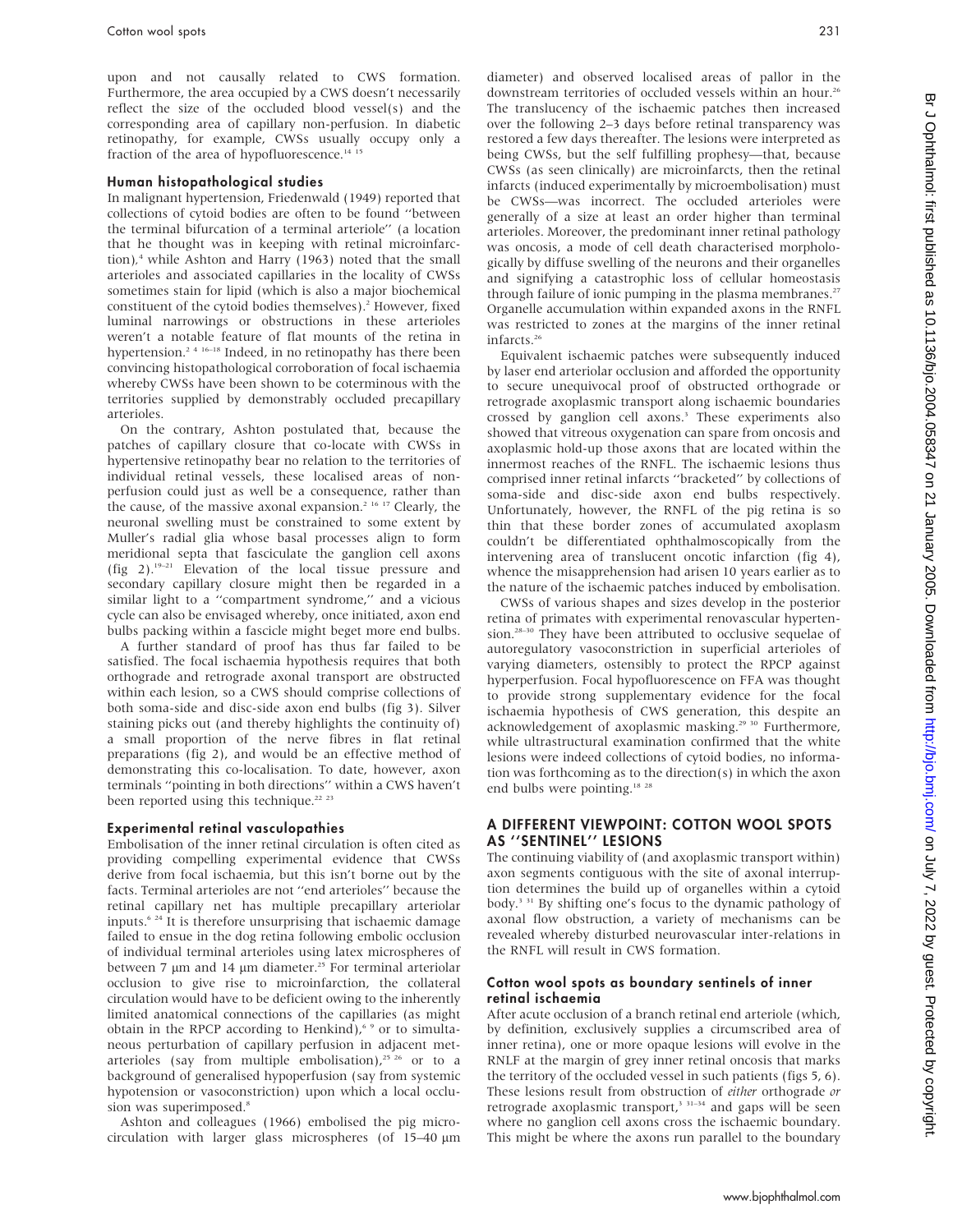

Figure 4 Comparative effects of occlusion of a small branch retinal end arteriole. Immediately after laser coagulation of a small arteriole in the pig retina, the capillary bed downstream from the occlusion shows non-filling with dye during the early venous phase of FFA (left). Two days later, a relatively homogeneous patch of retinal translucency has developed (middle). This pale lesion (of an area twice that of the optic disc) is not a single CWS but is a composite of inner retinal oncosis sandwiched between two zones of axoplasmic debris accumulation in the RNFL, as verified by histology and autoradiography.<sup>3</sup> An equivalent optic disc-sized ischaemic patch in the human macula (right) comprises a central grey ischaemic strip, partially masked by haemorrhage, that is sandwiched between two white CWSs (arrowheads). The two boundary sentinels of this ''bracketed infarct'' comprise collections of soma-side (peripheral) and disc-side axon end bulbs respectively.

(figs 5, 6), or at the fovea (fig 5), or along the temporal horizontal raphe.<sup>3 31</sup> Whereas clinical signs of oncosis appear within an hour of vascular occlusion, the accumulating axoplasm doesn't become clearly evident until 6–18 hours later (fig 5). The amount of axoplasmic debris that finally builds up will depend primarily on the number of axons still actively transporting axoplasm and, therefore, on the thickness of the RNFL at the point of injury (fig  $6$ ).<sup>3</sup> The uniform width of the white border (of the order of  $200-300 \text{ }\mu\text{m}$ ) implicates a structural constraint to tissue expansion, presumably packing of axon end bulbs into the compartments formed by the radial glia (figs 1, 2, 5, 6).

Inner retinal transparency takes 7–14 days to be restored after oncotic infarction whereas any related axoplasmic debris takes 3–6 weeks to be phagocytosed. The signs of



Figure 5 Temporal and spatial features of inner retinal infarction. A few hours after the onset of cilioretinal infarction from non-ischaemic central retinal vein (CRV) occlusion,<sup>34</sup> axoplasmic debris is just beginning to accumulate along those borders of a grey parapapillary oncotic infarct that are crossed by ganglion cell axons (top left). Two days later (top right), CWS formation from obstructed orthograde axoplasmic transport in the papillomacular bundle is fully established. Three weeks later the signs of oncosis have disappeared and the fading boundary sentinels appear to be ''isolated'' at this stage (bottom left). In bottom right (the same study as top right), ''axoplasmic cuffing'' (arrow) has evolved as a result of dilation and angulation of a major branch of the central retinal vein. (Courtesy of Dr Barry Cullen.)



Figure 6 Spatial and temporal features of inner retinal infarction. The oblique boundary of oncotic infarction inferonasal to the fovea has a shiny white margin (reflecting obstruction of orthograde axoplasmic transport) except for a gap where the ganglion cell axons run parallel to the ischaemic interface (left). The extent of opacification along this boundary reflects the relative thickness of the RNFL, the least accumulation of axoplasmic debris occurring where the RNFL is thinnest. Two weeks later (right) the CWSs appear to be ''isolated'' as the signs of oncosis have faded. The upper boundary sentinel is of uniform width but is unusually long. (Courtesy of Mr Michael Sanders.)

oncotic necrosis having earlier disappeared, the CWSs will then appear to be ''isolated'' for the remainder (and indeed the majority) of the period during which there is funduscopic expression of inner retinal swelling after branch end arteriolar occlusion (figs 1, 5, 6). Thus, when a CWS of uniform width, and of length  $>1$  mm, is discovered, it is likely to be a "boundary sentinel"  $(fig 7)$ ,  $\rightarrow$  that is to say, the CWS will be standing sentinel over an area of ischaemia that is larger (figs 1, 5), and potentially far larger (fig 6), than the CWS itself. Nevertheless, the appearance of the sentinel gives little indication as to the size of the infarct.

Contemporaneous obstruction of both orthograde and retrograde axonal flow is seldom observed. This is because the larger blood vessels and axon bundles in the RNFL follow a similar retinal course and limited numbers of neurons cross ischaemic interfaces after most retinal vascular occlusions. One boundary of the infarct may be located in the retinal periphery or along the horizontal raphe, or it may be embedded within the optic disc as is evident, for example, after occlusions of cilioretinal arterioles (fig 5) or early branches of the CRA (fig 1). Where two ischaemic boundaries are located close together elsewhere within the posterior retina (for example, in relation to an infarct of the size of the optic disc), no major difference tends to be discernible in the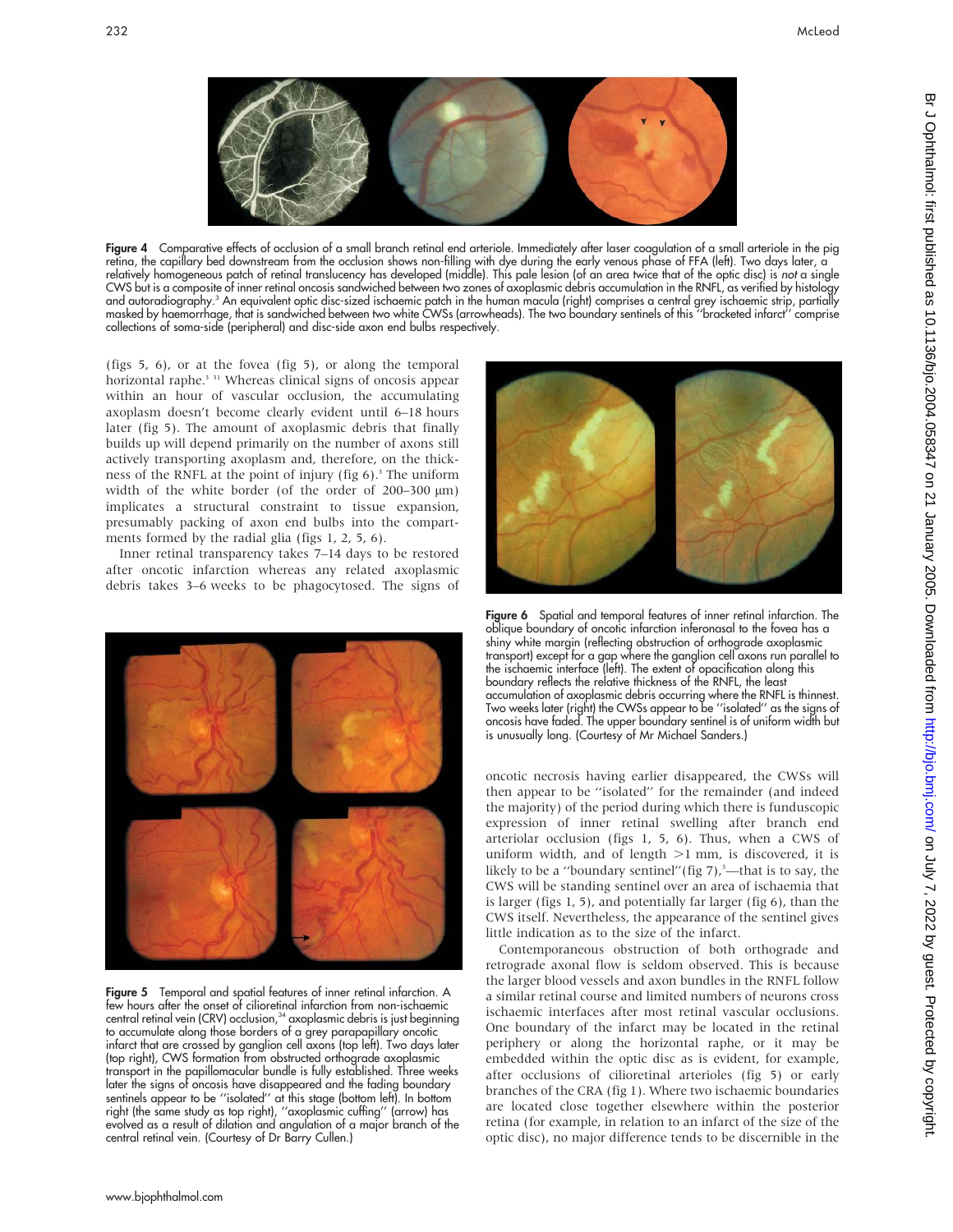

Figure 7 The cotton wool spot as a boundary sentinel of inner retinal infarction. Embolic or thrombotic occlusion of a branch retinal end arteriole has resulted in oncotic inner retinal infarction. The axon end bulbs here reflect obstruction of retrograde axoplasmic transport along the disc-side aspect of the infarct. The CWS will generally be strikingly conspicuous on funduscopy in comparison with the infarct. Vitreous oxygenation may spare axons running immediately beneath the internal limiting membrane from anoxic damage.

appearance of the axoplasmic debris that accumulates along the soma-side and disc-side margins of the bracketed infarct  $(fig 4).$ <sup>3 35</sup>

A distinctive pattern of retinal ischaemia characterises preproliferative (or severe non-proliferative) diabetic retinopathy wherein an extensive area of capillary non-perfusion develops throughout the retinal mid-periphery and beyond.15 36 37 This process is accompanied by the formation of comparatively small CWSs that are unusually slow to resolve.5 14 By making a composite of their locations in several patients,<sup>5</sup> or as may be observed in individual patients,<sup>37</sup> the CWSs are typically distributed in an annulate pattern just external to the major vascular arcades and nasal to the optic disc (fig 8). The circle tends to be deficient temporally, resulting in a C-shaped configuration of the lesions.<sup>5 37</sup> The location of this chain of boundary sentinels approximates to the interface between the perfused microcirculation of the central retina and the non-perfused capillary bed more peripherally. These extramacular CWSs are accumulations of axoplasmic debris indicating retrograde axoplasmic transport obstruction at sites where the RNFL is relatively thin.

Gaps are seen in what might otherwise have become a ring of axoplasm wherever the ischaemic interface is crossed by



**Figure 8** Extramacular cotton wool spots (CWSs) in pre-proliferative diabetic retinopathy. Part of a chain of CWSs is seen in the superonasal quadrant of the left eye. Each CWS has evolved through obstruction of retrograde axoplasmic transport. The boundary sentinels lie in between radially directed retinal vessels, and each is of similar vintage.

medium sized blood vessels that radiate out towards the equator, including those branching from the major vascular arcades. These gaps appear to reflect direct tissue oxygenation across the walls of the vessels, allowing retrograde axonal flow to penetrate beyond the circle along perivascular corridors. Supportive evidence derives from histopathological documentation of sparing of a mantle of inner retinal tissue immediately surrounding arterioles that traverse areas of diabetic capillary closure<sup>38</sup> and from the preservation of retinal light sensitivity around such patent vessels.<sup>39</sup> The broader temporal gap in the chain of CWSs reflects the thinness of the RNFL on either side of the horizontal raphe and the fact that, there, the arcuate course of the axons tends to bypass the ischaemic interface.

The simultaneous occurrence of several CWSs, each of similar vintage (fig 8), indicates rapid progression towards proliferative retinopathy and rubeosis iridis.<sup>14</sup> These neovascular consequences don't arise unless or until a substantial proportion of the retinal capillaries are non-perfused.<sup>36 40</sup> Outgrowths of new vessels then emerge from retinal venules where they cross the same ischaemic interface as that which determined the site of earlier axoplasmic transport obstruction.<sup>41</sup>

#### Cotton wool spots as sentinels of an ischaemic penumbra

Further insights into the genesis of CWSs derive from clinical study of instances where the ischaemic interface is less well delineated. A profound reduction in perfusion pressure in the central retinal artery (CRA), for example, will cause the peripheral retinal circulation to be reduced to a trickle, but autoregulatory vasodilation in the immediate environs of the optic disc may be sufficient to maintain a zone of peripapillary retinal viability.32 33 42–44 This pattern of hypoperfusion is an inevitable consequence of the progressive increase in inner retinal volume (and the associated expansion of the retinal vascular bed) that occurs with increasing distance from the optic disc.<sup>45</sup> The arteriovenous perfusion pressure is necessarily the greatest around the disc, which is also where the arteriovenous pathways are the shortest, so a meridional metabolic gradient will arise from increasing oligaemia giving way to peripheral retinal ischaemia.42 Axoplasmic debris will accumulate at some point along this gradient as a result of retrograde transport obstruction (fig 9).

The CWSs that develop during acute panretinal hypoperfusion are typically disseminated in an irregular circle or oval at a variable distance from, and centred just temporal to, the optic disc (fig 10).42 43 This annulate pattern is a consequence of deferral or displacement of transport obstruction into the peripapillary RNFL from the edge of the optic disc where retrograde flow obstruction occurs after complete CRA occlusion.33 35 46 47 More obvious temporally, the CWSs tend to be polymorphous and are sometimes  $>$ 300  $\mu$ m in width (fig 10), presumably reflecting the gradual change from RNFL viability around the disc to peripheral non-viability (or at least from an ability, to an inability, to sustain retrograde axonal flow).

Evidence of generalised inner retinal hypoperfusion can be drawn from the observation of a delayed and retarded dye transit on FFA42 48 associated with a reduction in the electroretinogram b-wave, an increase in retinal oxygen extraction (causing exaggerated cyanosis in the retinal veins), and a relative afferent pupillary defect unless, of course, the ischaemia is bilateral.<sup>42 43</sup> The focal hypofluorescence reflects dye masking by accumulated axoplasm and, possibly, localised closure of already hypoperfused capillaries secondary to RNFL expansion. The mechanism of CWS generation thus proposed stands up well against the alternative explanation for the fundus signs based on the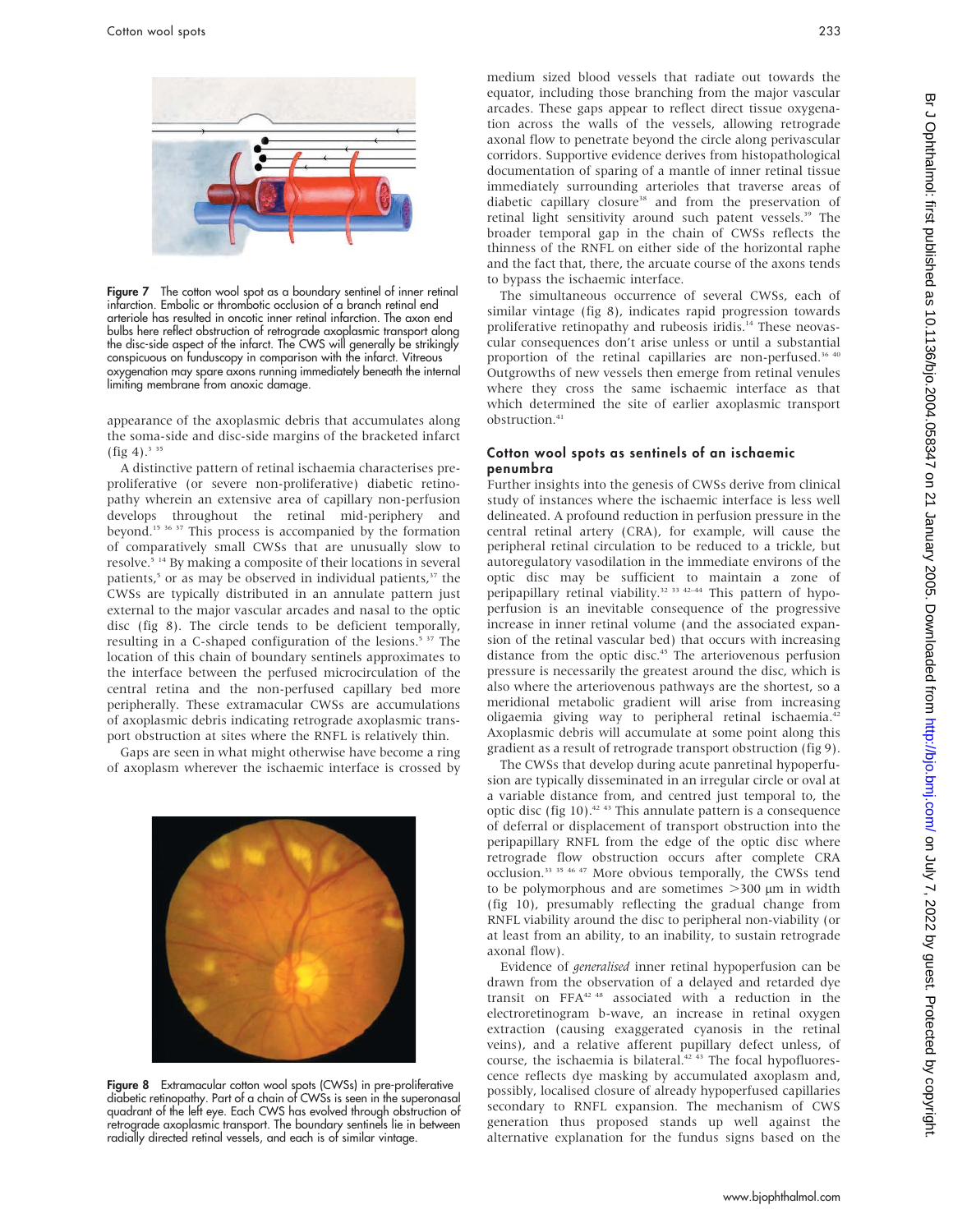

Figure 9 The cotton wool spot as a penumbral sentinel in panretinal hypoperfusion. Acute hypoperfusion of the CRA, with slow flow along its branches, creates an ischaemic gradient affecting progressively more peripheral locations in the inner retina. Retrograde axoplasmic transport is obstructed in the penumbral zone abutting the disc-side aspect of neural infarction. Direct oxygenation of the RNFL across the wall of the arteriole permits axon end bulbs to become embedded within the ischaemic retina.

focal ischaemia hypothesis. This would require the simultaneous onset of occlusions of multiple, superficial, peripapillary, precapillary arterioles of varying sizes, each giving rise to ischaemic spots in the RNFL adjacent to (but independent of) diffuse peripheral retinal infarction. Moreover, this retinopathic pattern has been reported in giant cell arteritis,<sup>43</sup> 49 in which condition the intraocular branches of the CRA aren't directly affected by inflammatory infiltration.

The CRA may be partially occluded in its end arterial course or it may be occluded outside the globe where, even if the luminal obstruction is complete, its effects might be mitigated by a substantial collateral circulation. Putative mechanisms of CRA occlusion include embolism and hypertensive vasospasm as well as giant cell arteritis.<sup>42</sup> The responsible pathology might otherwise be located in the ophthalmic artery or in the carotid artery.6 7 50–54 Interestingly, ligation of both carotid arteries in rat strains with limited collateral flow through the circle of Willis produced an equivalent fundus picture 2 days post-occlusion associated with a marked retardation in dye transit on FFA.<sup>55</sup> In most animals, retinal ''whitening'' (here presumed to be accumulated axoplasm) developed in a wide zone around the optic discs bilaterally but, redolent of the pattern of clinical presentation, the axoplasmic debris was restricted to the immediate peripapillary retina if the ischaemia was particularly severe.

Clinically, CWSs sometimes develop at an even greater distance from the optic disc, especially in the vicinity of the major temporal vascular arcades. Indeed, some of these lesions may become embedded within the ischaemic retina instead of demarcating it (figs 9, 10). Once again, this phenomenon appears to be attributable to the efficient diffusion of oxygen into the neuroretina across the walls of retinal arterioles.<sup>6 42 56</sup> Retrograde axonal flow alongside these vessels will continue thereby until the course of the axon bundles diverges from that of the vessels, say at the bifurcation of an arteriole. A CWS will then evolve just beyond the vascular fork (fig  $10$ ).<sup>42</sup> A mantle of neural tissue sometimes survives alongside retinal arterioles in otherwise atrophic inner retina after CRA occlusion<sup>57</sup> or after carotid artery occlusion.58 This provides histopathological support for the precepts underpinning the embedding phenomenon.

The fundus picture of acute panretinal hypoperfusion typically resolves in 4–6 weeks, for the greater part of which time the CWSs will appear to be ''isolated.'' Visual acuity may also recover remarkably in a similar time frame despite the development of optic atrophy and RNFL thinning.6 42 43 This partial recovery of vision is in keeping with the notion that the peripapillary area of retained inner retinal viability is separated from unsalvageable ischaemic retina by a zone of oligaemia wherein the neuronal tissue maintains its structural integrity while losing its capacity to function (at least temporarily). This zone corresponds to the ''penumbra'' in clinical stroke or after experimental middle cerebral artery occlusion,<sup>59 60</sup> albeit in the brain the functionally silent tissue surrounds the infarct at its core. In the inner retina, nutrients and oxygen from the vitreous and the choroid are also likely to contribute to the metabolic gradients that arise. In due course, neurons within the penumbra may become necrotic through oxygen dependent self destruct mechanisms (''apoptosis''). This will cause the area of infarction to expand but with none of the clinical morphological changes associated with oncosis. Alternatively, the penumbral tissue may recover (for example, through relatively prompt reperfusion) leading to a greater or lesser degree of visual restoration and avoidance of longer term sequelae such as preretinal neovascularisation and rubeosis iridis.



**Figure 10** Penumbral sentinels from acute panretinal hypoperfusion. An annulate pattern of polymorphous CWSs, including embedded lesions (arrow), evolves after partial CRA occlusion (left); a small cilioretinal arteriole crossing the inferotemporal disc margin, has contributed to deferral of retrograde axoplasmic transport blockade into the macular retina. Some of the CWSs are over 1 mm in width, and the shape of these penumbral sentinels contrasts with those of the boundary sentinels in figures 4 and 5. The oncotic swelling of the inner retina peripheral to the CWSs is heterogeneous, with perivascular sparing and a poorly developed cherry red spot at the fovea. After ischaemic CRV occlusion (right), retrograde axoplasmic transport blockade produces a similar pattern of CWS formation.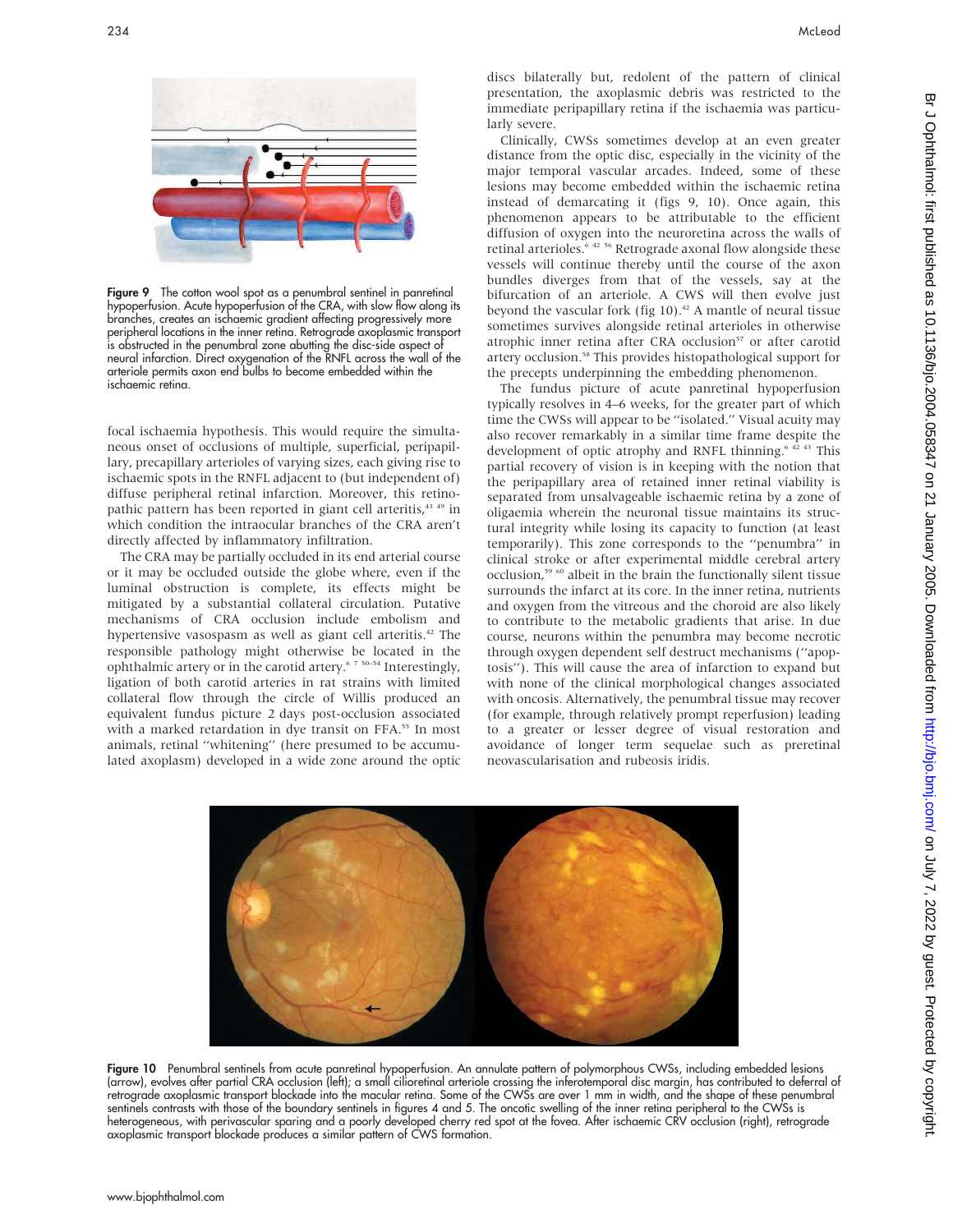

Figure 11 Purtscher's traumatic retinal angiopathy. The left fundus in each case shows peripapillary CWSs and haemorrhages, but no signs of generalised inner retinal oncosis, between 1 and 2 weeks after chest and head injury. (Courtesy of Mr Nicholas Jones.)

That these CWSs thus represent ''penumbral sentinels'' invites speculation that endogenous neuroprotection might influence ischaemic manifestations in the fundus. A previous period of sublethal ischaemia or hypoxia, for example, is known to be capable of modifying the response of neural tissue to a subsequent ischaemic challenge by inducing metabolic downregulation and upregulation of protective growth factors.<sup>59-61</sup> Through this temporary adaptation (lasting several days), tissue that would otherwise have suffered oncotic infarction will follow the alternative apoptotic route to necrosis or may even survive. Thus, the volume of inner retinal infarction arising after prolonged ischaemia may be significantly reduced but retrograde axoplasmic transport blockade in the RNFL (with CWS formation) can still be predicted. By this means, the CWSs may be signalling that, in order to improve the chances of neuronal survival, the energy metabolism of the retinal tissue has diminished to complement the reduced level of perfusion, a process that is effectively the converse of circulatory autoregulation, whereby tissue perfusion matches metabolism.

An annulate pattern of retrograde axoplasmic transport blockade, similar to that following partial CRA occlusion, often develops after severe occlusion of the central retinal vein (CRV) although some of the signs of ischaemia may be obscured by intraretinal haemorrhage (fig 10),<sup>5 42 62</sup> The CWSs associated with ischaemic CRV occlusion should therefore be regarded as penumbral sentinels and not as expressions of focal ischaemia. Even if the luminal blockage in the CRV is relieved or bypassed, however, widespread intracapillary thrombosis usually prevents reperfusion of the retinal capillary net,<sup>63</sup> and neovascular glaucoma is likely to follow as a result. Less severe (non-ischaemic) CRV occlusion has little or no effect on axoplasmic transportation in the territory of the CRA, enabling axoplasmic debris to accumulate at ischaemic interfaces with the cilioretinal circulation (fig  $5)^{31}$  34 and/or around angulated retinal veins (see below). Thus, the CWSs that accompany CRV occlusions aren't necessarily (penumbral) sentinels of severe panretinal hypoperfusion.

#### Cotton wool spot generation from vasoneural compression

Where axons in the RNFL encounter retinal veins that have become acutely tortuous, focal accumulations of axoplasmic debris may sometimes be seen that can be attributed to a disturbance of normal neurovascular anatomy. As noted, the larger retinal blood vessels and bundles of tightly packed ganglion cell axons tend to run a parallel course, the vessels generally being located beneath the RNLF.<sup>6 10 64</sup> However, if axon bundles cross the path of vessels that are indenting the RNFL from below (fig 2), the axon fascicles will splay open before regrouping on the far side of the artery or vein.<sup>64</sup> This splaying is believed to confer a degree of protective deformability of RNFL structure that obviates vasoneural compression. Nevertheless, it appears that this deformability can indeed be overcome and axon bundles can be compromised when segments of retinal veins suddenly impinge on the RNFL, resulting in ''axoplasmic cuffing'' of the veins (fig 5).

Axonal splaying at neurovascular crossings and associated breaches in glial septation are a characteristic feature of the peripapillary retina. Here the major retinal vessels and their larger side branches plunge obliquely through the RNFL from their superficial location on the optic disc in order to assume their usual position beneath the RNFL elsewhere in the fundus.<sup>11 21 64</sup> Again, this neurovascular interaction may be the anatomical basis for CWS generation. For example, a plethora of CWSs in an annulate distribution some 2–4 mm in radius around the disc sometimes evolves in the immediate aftermath of hyperacute elevation of central (intrathoracic) venous pressure such as might derive from severe chest compression (fig 11).<sup>65-69</sup>

The CWSs in Purtscher's traumatic retinal angiopathy have generally been attributed to multifocal retinal arteriolar occlusion,<sup>68 69</sup> but the long held suspicion—that reflux of venous blood through the valveless jugular veins and cavernous sinus somehow underpins these changes<sup>65-69</sup>may well be correct. Transient supraphysiological hypertension within, and passive hyperdistension of, the thin walled



Figure 12 Cotton wool spot generation in Purtscher's traumatic retinal angiopathy. A branch retinal venule (blue), traversing the peripapillary RNFL, is postulated to have become acutely hyperdistended from transmission of transient extreme elevation of the intrathoracic venous pressure to the eye. Compression of adjacent axon bundles will result in obstruction of both orthograde and retrograde axoplasmic transport, with subsequent formation of ''duplex'' CWSs on the soma-side and disc-side aspects of the oblique venular segment.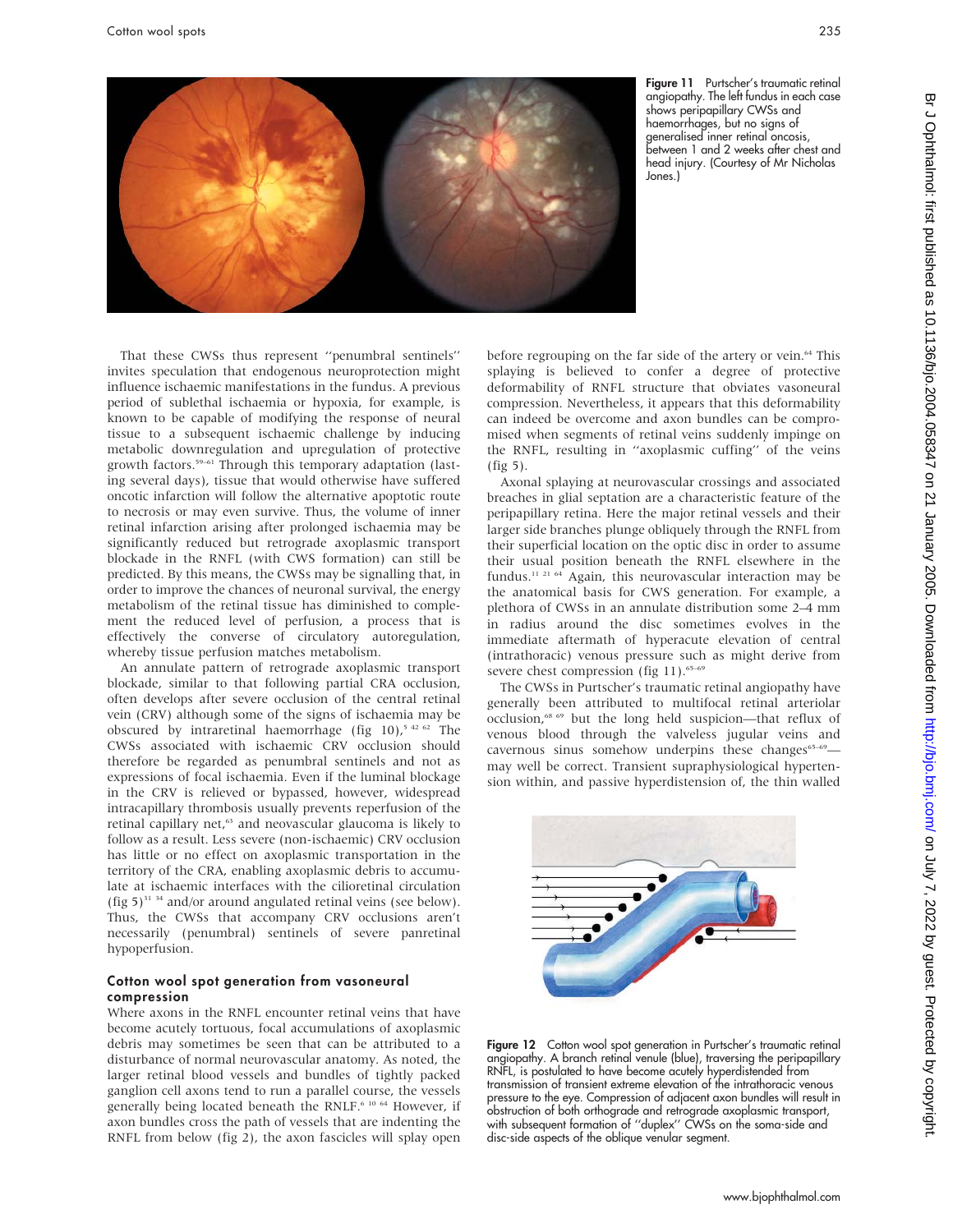retinal veins in the peripapillary RNFL might cause compression damage to the axon bundles if their innate protective deformability was to be overwhelmed. CWSs of ''duplex'' composition, from obstruction of axoplasmic transport on each aspect of the relevant venous segment, would then evolve over the following 48 hours or so as a legacy of the incident (fig 12). Indeed, in one published instance, early manifestations of axoplasmic debris accumulation were photographed on the disc-side of retinal veins within 2–3 hours of an automobile accident. $67$  The lesions then expanded into dumbell-shaped cotton wool patches straddling the veins and giving every indication of having arisen through obstruction of bi-directional axoplasmic transport.

The precise distribution and degree of bilateral symmetry of the CWSs will depend upon postural and anatomical factors in the neck (governing the transmission of elevated central venous pressure to the eyes)<sup>69</sup> and microanatomical features in the RNFL (such as the number and sites of neurovascular crossings and the limits of glial decompartmentalisation at these locations). Uveal engorgement, raised intraocular pressure, reflex arteriolar constriction, and submembranous intraretinal haemorrhages are other potential accompaniments. However, generalised inner retinal oncosis with cherry red spot formation, as seen after retinal fat embolism or in other "Purtscher-like" retinopathies,<sup>51 70 71</sup> isn't a feature (fig 11).<sup>66</sup> Otherwise, short term continuance of orthograde axonal flow in the RNFL wouldn't be possible and soma-side axon end bulbs wouldn't evolve.

#### **CONCLUSION**

Axoplasmic transportation in the RNFL can be obstructed in a variety of circumstances and by various means, both vascular and mechanical. The sentinel lesions that arise may favour the arterioles (as in acute panretinal hypoperfusion) or the venules (as in Purtscher's traumatic retinal angiopathy) or they may occupy the spaces between the arterioles and venules (as in pre-proliferative diabetic retinopathy). CWSs of uniform width and relatively long length are usually sentinels of oncotic inner retinal infarction after occlusions of branch end arterioles, and two such boundary sentinels may bracket a small infarct of the size of the optic disc. While unproved, the possibility remains that CWSs sometimes reflect occlusions of the smallest (terminal) retinal arterioles. However, this mechanism has no more basis in theory than several other mechanisms, and then only in the context of a restricted collateral microcirculation. What is certain is that, in practice, CWSs are frequently described as ''RNFL infarcts'' in circumstances in which they plainly aren't, and often because the associated hypofluorescence on FFA is mistakenly taken to signify focal ischaemia. High resolution optical coherence tomography<sup>72</sup> and fundus oximetry<sup>73</sup> may help to clarify some of the issues surrounding CWS formation in due course.

But does it really matter that CWSs are misconstrued as RNFL infarcts when their presence should anyway alert the clinician to the probability that the patient has significant underlying systemic disease?<sup>44 74 75</sup> Well, yes! But isn't this just semantic quibbling? Well, no! Such an oversimplification of the mechanism of CWS generation denies any in-depth appreciation of the diversity of neurovascular interactions in the retina and the ongoing life and death struggles that are integral to the evolution of these distinctive fundus features. Appreciating that CWSs are sentinel lesions may well become important, for example, in planning novel pharmacological interventions such as the local delivery of neuroprotective therapies to the retina in the future. Thus, although the ''focal ischaemia hypothesis'' of CWS generation has become thoroughly entrenched during the past 50 years, a broader perspective is now called for. By virtue of their characteristic reflectance and generic neuropathological basis (and setting aside their diverse aetiology and varied morphology), these lesions should be redesignated ''cotton wool sentinels.'' Freeing the CWS from the conceptual straightjacket of the ''RNFL infarct'' should also foster our establishing the pathophysiological basis of the many other retinopathies of which CWSs are a component part, not least those associated with human immunodeficiency virus infection and systemic hypertension.

#### ACKNOWLEDGEMENTS

I am grateful to the Ophthalmic Imaging Department, Manchester Royal Eye Hospital and to Anne Corless of Tembo Medical Graphics for the illustrations, and to Dr John Harry and to departmental colleagues for constructive criticism of this article. There are no competing interests to declare.

#### **REFERENCES**

- 1 **Ramon Y Cajal S**. Degeneration and regeneration of the nervous system.<br>Translated by May RM. London: Oxford University Press, 1928.
- 2 Ashton N, Harry J. The pathology of cotton-wool spots and cytoid bodies in hypertensive retinopathy and other diseases. Trans Ophthalmol Soc UK 1963;83:91–114.
- 3 McLeod D, Marshall J, Kohner EM, et al. The role of axoplasmic transport in the pathogenesis of retinal cotton-wool spots. Br J Ophthalmol 1977;61:177–91.
- 4 Friedenwald JS. A new approach to some problems of retinal vascular disease. Am J Ophthalmol 1949;32:487–98.
- 5 Mansour AM, Jampol LM, Logani S, et al. Cotton-wool spots in acquired immunodeficiency syndrome compared with diabetes mellitus, systemic hypertension and central retinal vein occlusion. Arch Ophthalmol 1988;106:1074–7.
- 6 Wise GN, Dollery CT, Henkind P. The retinal circulation. New York: Harper and Row, 1971.
- 7 Hollenhorst RW. Ocular manifestations of insufficiency or thrombosis of the internal carotid artery. Am J Ophthalmol 1959;47:753–67.
- 8 Klein BA. Comments on the cotton-wool lesion of the retina. Am J Ophthalmol 1965;59:17–23.
- 9 Henkind P. Radial peripapillary capillaries of the retina: I. Anatomy: human and comparative, Br J Ophthalmol 1967;51:115–23.
- 10 Shimizu K, Ujiie K. Structure of ocular vessels. New York: Igaku-Shoin, 1978. Snodderly DM, Weinhaus RS, Choi JC. Neural-vascular relationships in central retina of macaque monkeys (Macaca fascicularis). J Neurosci 1992;12:1169–93.
- 12 Tso MOM, Jampol LM. Pathophysiology of hypertensive retinopathy.
- Ophthalmology 1982;**89**:1132–45.<br>13 **Dollery CT**, Hodge JV. Hypertensive retinopathy studied with fluorescein. Trans Ophthalmol Soc UK 1963;83:115–26.
- 14 Kohner EM, Dollery CT, Bulpitt CJ. Cotton-wool spots in diabetic retinopathy. Diabetes 1969;8:691–704.
- 15 Bresnick GH, Engerman R, Davis MD, et al. Patterns of ischaemia in diabetic retinopathy. Trans Am Acad Ophthalmol Otolaryngol 1976;81:694–709.
- 16 Ashton N. Diabetic retinopathy: a new approach. Lancet 1959;2:625–30.
- 17 Ashton N. Pathophysiology of retinal cotton-wool spots. Br Med Bull 1970;26:143–50.
- 18 Ashton N. The eye in malignant hypertension. Trans Am Acad Ophthalmol Otolaryngol 1972;76:17–38.
- 19 Pedler C. The inner limiting membrane of the retina. Br J Ophthalmol 1961;45:423–38.
- 20 Radius RL, Anderson DR. The histology of retinal nerve fiber layer bundles and bundle defects. Arch Ophthalmol 1979;97:948–50.
- 21 Quigley HA, Addicks EM. Quantitative studies of retinal nerve fiber layer defects. Arch Ophthalmol 1982;100:807–14.
- 22 Wolter JR, Goldsmith RI, Phillips RL. Histopathology of the star-figure of the macular area in diabetic and angiospastic retinopathy. Arch Ophthalmol 1957;57:376–85.
- 23 Wolter JR. Pathology of a cotton-wool spot. Am J Ophthalmol 1959;48:473–85.
- 24 Henkind P, Dollery CT. Pathophysiology of the retinal vascular bed following acute embolisation. Invest Ophthalmol 1966;5:204–7.
- 25 Gay AJ, Goldor H, Smith M. Chorioretinal vascular occlusions with spheres. Invest Ophthalmol 1964;3:647–56.
- 26 Ashton N, Dollery CT, Henkind P, et al. Focal retinal ischaemia: ophthalmoscopic, circulatory, and ultrastructural changes. *Br J Ophthalmol*<br>1966;**50**:281–384.
- 27 **Majno G**, Joris I. Apoptosis, oncosis and necrosis; an overview of cell death.<br>Am J Pathol 1995;**146**:3–15.
- Garner A, Ashton N, Tripathi R, et al. Pathogenesis of hypertensive retinopathy; an experimental study in the monkey. Br J Ophthalmol 1975;59:3–44.
- 29 Hayreh SS, Servais GE, Virdi PS. Cotton-wool spots (inner retinal ischemic spots) in malignant arterial hypertension. *Ophthalmologica*<br>1989;**198**:197–215.
- 30 Hayreh SS. Hypertensive fundus changes. In: Guyer DR, et al, eds. Retina-vitreous-macula. Chapter 27. Philadelphia: WB Saunders, 1999:345–68.